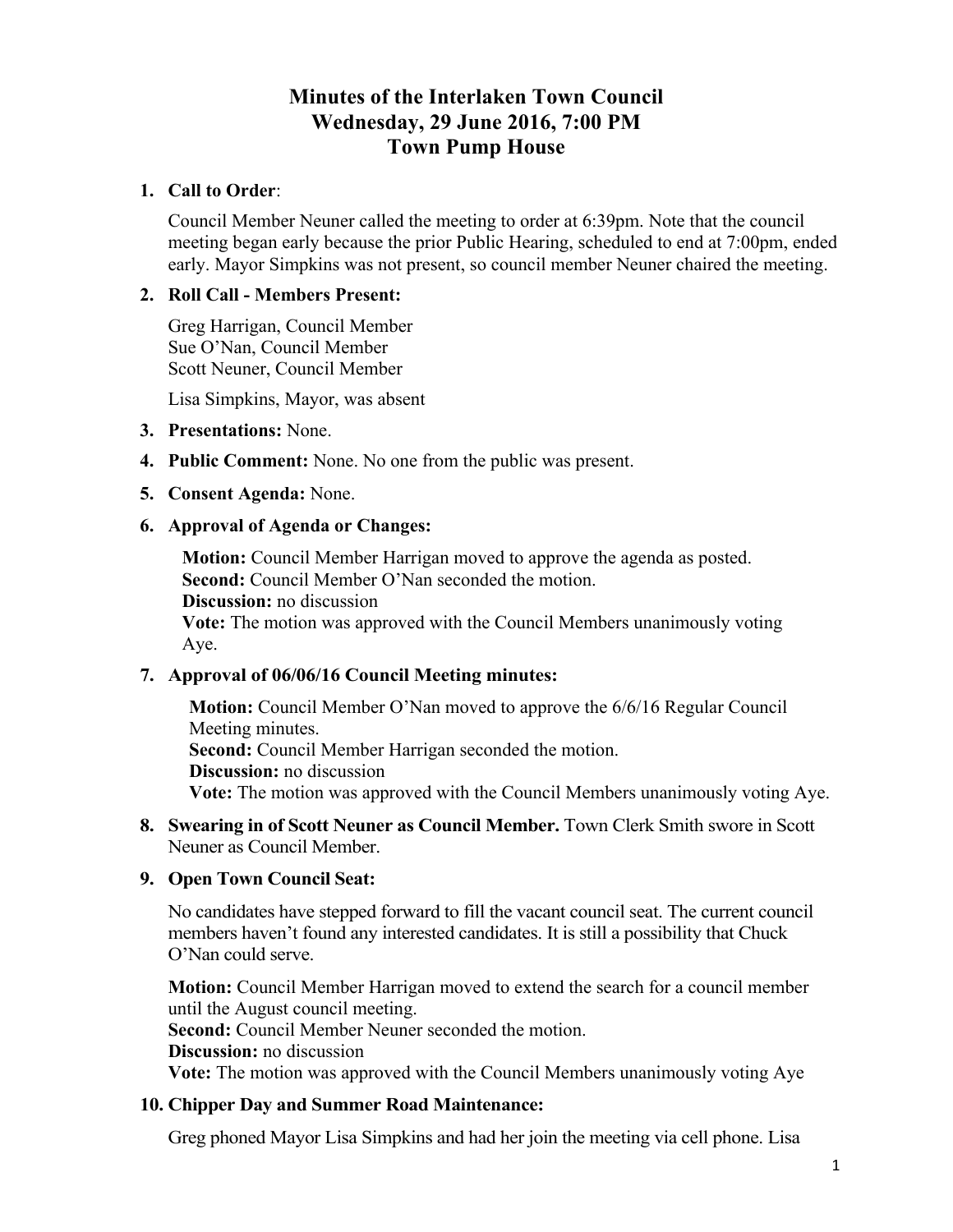reported that she contacted Spectrum Landscaping and Green and Greener but heard nothing back. She also contacted SuperDave and he said that it was cheaper for him to collect the debris and take it to the dump rather than chip it. Sue contacted Fire Warden Troy Morgan regarding chipping. He wasn't clear whether the department still had money to come out and chip for Interlaken. If they don't have any money, he will give us some references for other contractors. Troy Morgan wants to be placed on the August agenda. He wanted to speak to us about the matching grant funds for hours spent on clearing of debris and burnable material in the neighborhood.

Although we haven't been able to find a contractor, it was decided that we should continue to pursue this and honor our commitment to the town to collect the chipper piles. Sue offered to email Troy and see if we could pay the fire department to it. Greg offered to contact SuperDave again and help find someone.

Greg mentioned that we also need to make it clear to the community that fireworks are not allowed in the town and that there is a \$1000 fine. We need to send out an email notifying the town.

# **11. Animal Control Officer:**

Lisa reported that the County assesses a fee to use their animal control services. They will establish what that amount would be for out town. In the short term, our enforcement officer could handle noise complaints and dog bites could be handled by Wasatch County Sheriff. The council agreed that for now it wasn't necessary to appoint an animal control officer. It is sufficient that the Wasatch County Sheriff could be called in case of dog bites and other egregious offenses, and our local enforcement officer could be called to handle public nuisance complaints (noise, dogs off leash, etc). Lisa will pursue a conversation with Wasatch County to use their services.

#### **12. Town Enforcement Officer and Fine Schedule:**

Greg spoke with Lt. Gardner from the Wasatch County Sheriff's department and he strongly recommended that we hire a post-certified officer who would have police powers even while off duty. We need to establish a job description, how many hours we require, and a salary. Greg suggested that we weigh our expense towards the summer months. Sue will find out what they pay their officers in Promontory. Scott offered to draft the job description.

# **13. Committees and Volunteer Status:**

Lisa sent an email to all those that volunteered and asked them to attend the next council meeting in August. Rich Miller has offered to act as our Appeal Authority. Greg mentioned that he would be a great candidate to chair the Roads committee as well. Mason Osborne would be willing to work for hire on the roads committee. This may be a good alternative since we can't get the volunteer help that we need. Scott suggested we have Rich take charge of finding the resources to survey the roads, and then have him decide whether we need to hire additional resources. David Lee also volunteered to help with roads. Greg will contact Rich to find out if he's willing to take on the leadership role for the roads.

#### **14. Setting Next Planning Commission Meeting Date & Agenda:**

Lisa brought up her concern that we don't have a mechanism in our ordinances that allows us to issue a stop work order for building projects that don't comply with our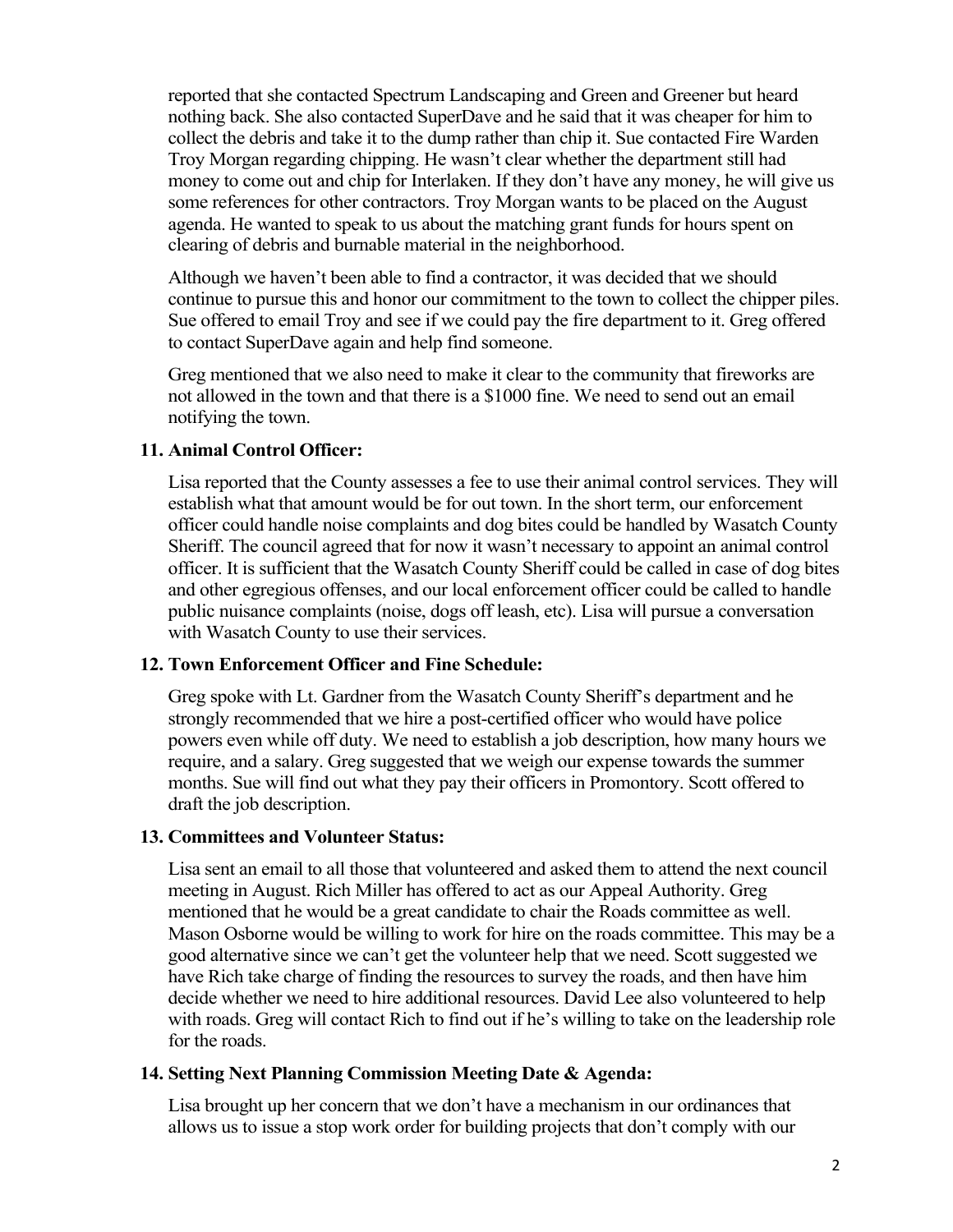codes. She also brought up the issue about property owners making agreements with the utility companies regarding placement of services, outside the jurisdiction of the town. She mentioned that it is important that the town be a party to these agreements, and that these projects follow the guidelines and ordinances for building in the town. These are both issues the planning commission should address.

Greg asked how we could expedite the process of appointing planning commission members and replacing council members who are acting in this role. It was decided that the new planning commission members should be here to be appointed at the next meeting in August.

Clerk Smith mentioned that the next planning commission meeting has not yet been scheduled. It was decided that we would hand over any future building applications, eg Steve Connor, to the new planning commission and have them set dates for their next meeting.

The council also discussed state grant money available for infrastructure. This is something that we could hand over to Rich Miller to investigate as it pertains to our roads.

### **15. Building Issues:**

Epic will do onsite inspections on all future building projects. This change was due to the issue with Steve Wilson's power line placement, which caused a disruption to the internet service for a portion of the town.

Clerk Smith brought up the requirement for an elevation certificate for any structure on a 5% grade or more with a height of 30 feet or more. The council agreed with this requirement, but decided the wording of the ordinance should be reviewed by the Planning Commission.

#### **16. Community Concerns:**

The sofa up by the water tank needs to be removed. Greg and Clerk Smith will get a key from Mac and remove it.

A barricade has been placed on Big Matterhorn to help prevent reckless driving.

The cell tower on the Hunter property was installed a couple weeks before we enacted our ordinances according to Chris Burkley. Harrigan suggested we have our lawyer write a letter to the owner mentioning that we don't allow cell towers in the town. Clerk Smith offered to write a letter to the owner and find out when it was constructed and who the cell provider company is.

#### **17. Financial Matters:**

Trees have grown up in the path of the telemetry system that communicates water height from the tanks to the pumps. Because of this obstruction, our pump system is not operating at full capacity. Mac has suggested we have an upgrade of the system to fix this problem by installing a repeater near the gate.

We have a bid from Top Coat for top coating our roads, around \$58K. This does not include crack sealing. Lisa will send them an email requesting an additional bid for the crack sealing. We put \$80K in the budget for next year's road improvement. This is a surplus in the budget (revenue over expenses) and it looks as though it will be sufficient